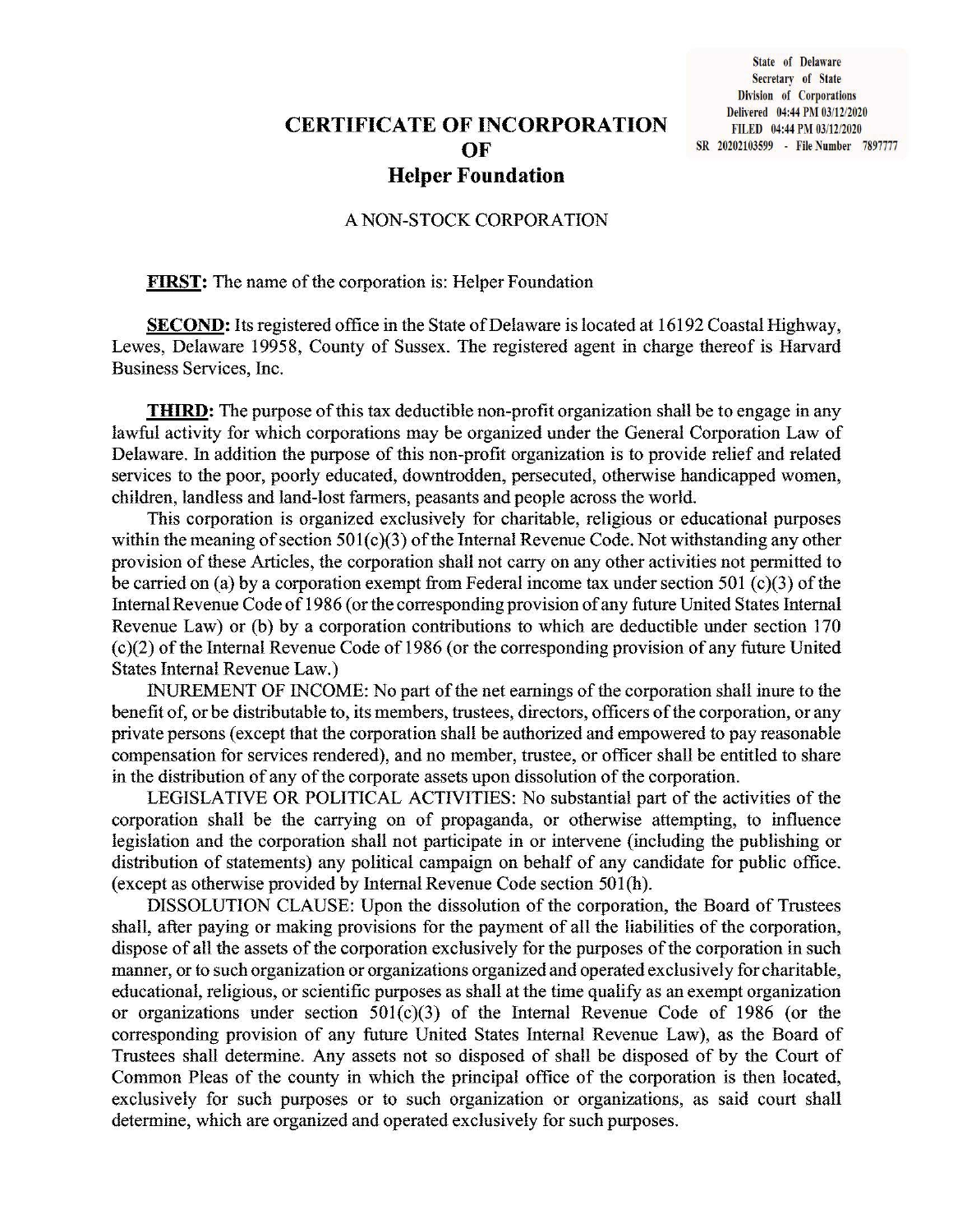**FOURTH:** No capital stock shall ever be issued, no dividends shall ever be paid, and the Corporation shall be operated on a non-profit basis in furtherance of its Corporate purposes, and any surplus shall be used to further such purposes.

**FIFTH:** The Corporation may have members, but not shareholders, and shall be governed by a Board of Directors who shall be selected in the manner provided in the By-Laws.

**SIXTH:** The name and address of the incorporator is Harvard Business Services, Inc., 16192 Coastal Highway, Lewes, DE 19958.

I, the undersigned, for the purpose of forming a corporation under the laws of the State of Delaware do make and file this certificate, and do certify that the facts herein stated are true; and have accordingly signed below, this March 12, 2020.

Signed and Attested to by:

// hebreel ( f. Bell

Harvard Business Services, Inc., Incorporator By: Michael J. Bell, President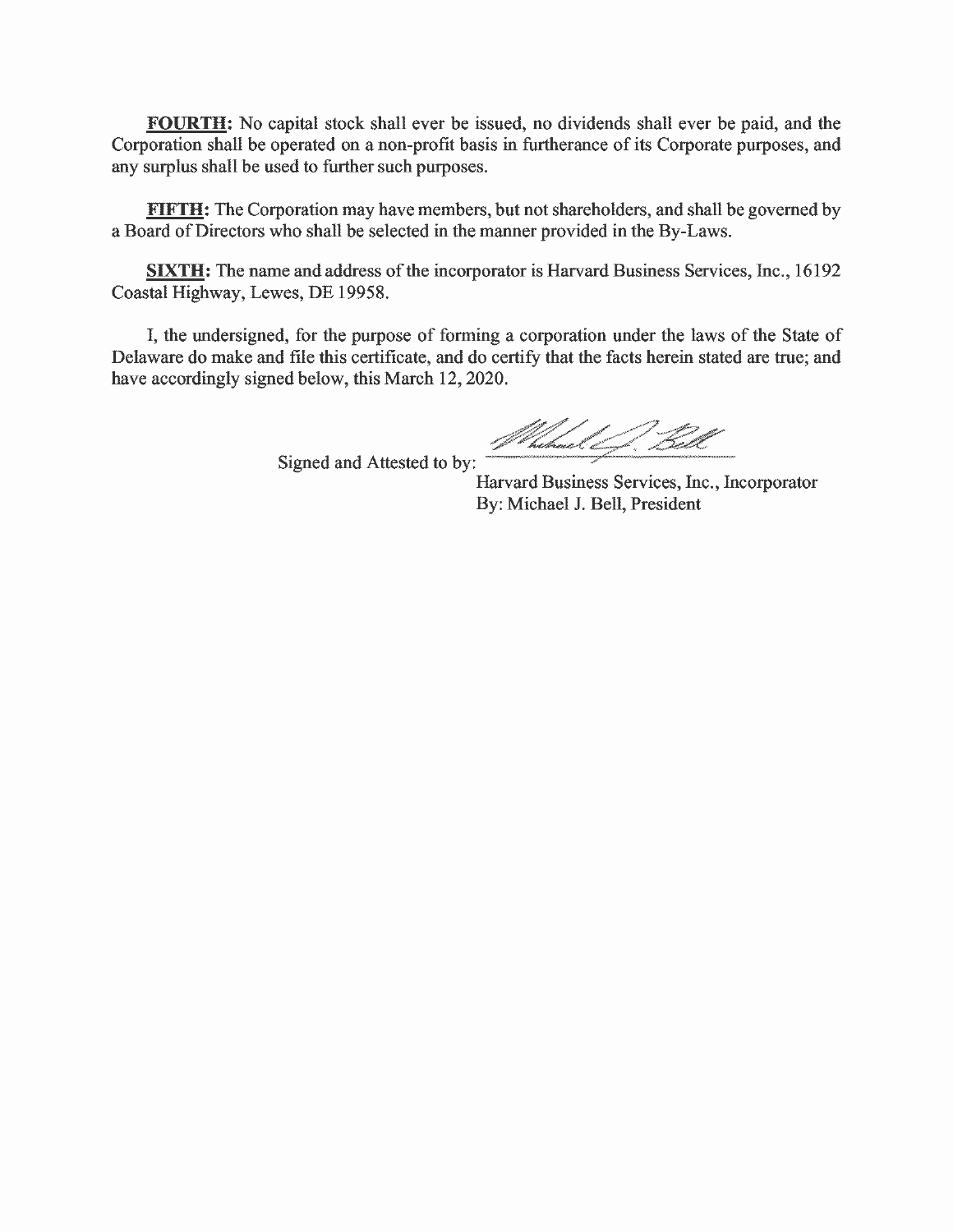

# HARVARD BUSINESS SERVICES, INC.

16192 COASTAL HIGHWAY LEWES, DELAWARE 19958-9776 Phone: (302) 645-7400 (800)-345-2677 Fax: (302) 645-1280 www.delawareinc.com

ACCOUNT: 190002

Mr. Seshu B Kanuri 37696 Crocus Ct, Apt 1911 Newark CA 94560

March 17, 2020

# RECEIPT:

Helper Foundation Delaware Division of Corporations file # 7897777 Record ID 419271

Service Provided:

Incorporation \$179.00

**AMOUNT PAID: \$179.00**

# PAID IN FULL

**\*\*\* Keep this receipt for your records \*\*\***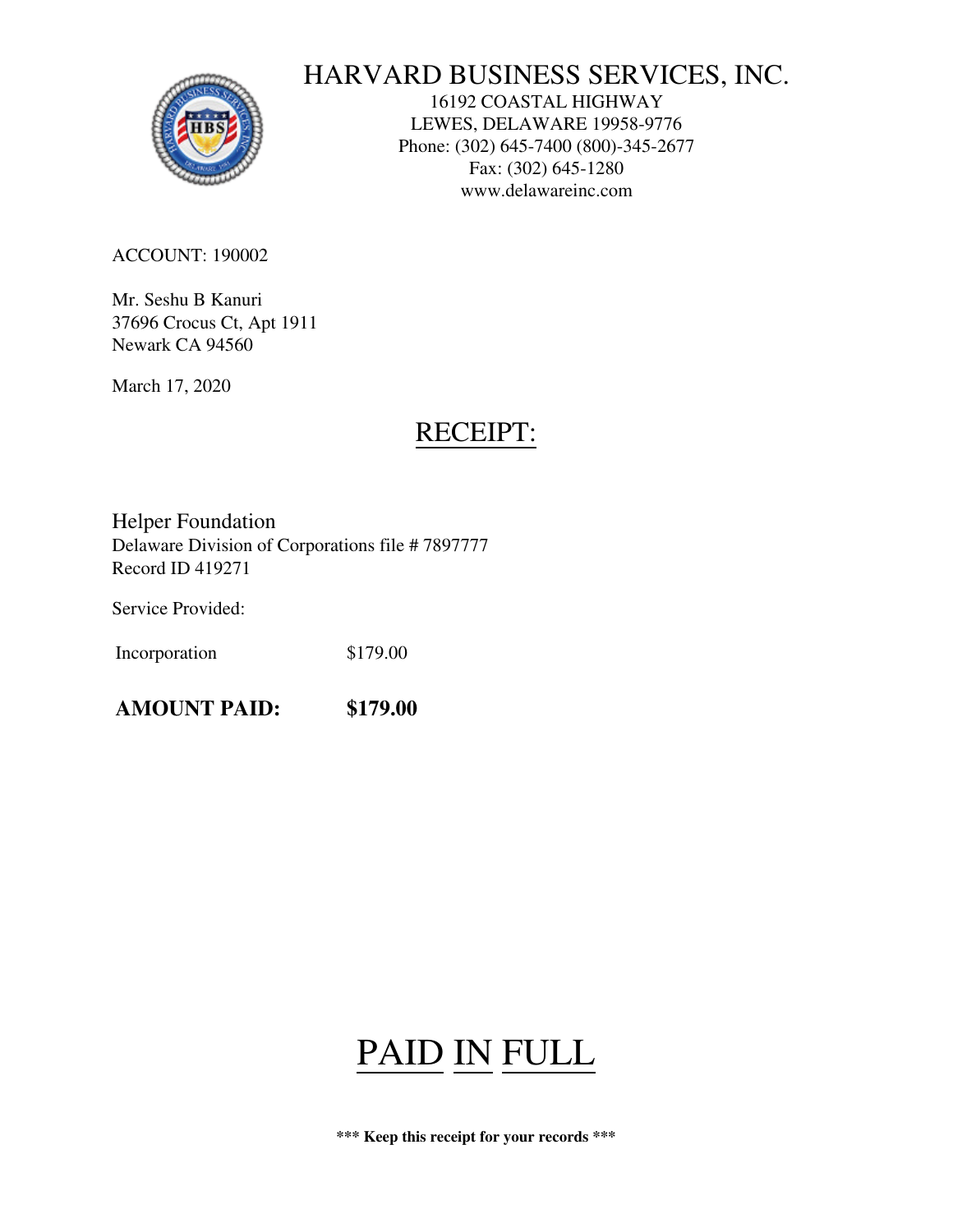## **STATEMENT OF INCORPORATOR**

\*\*\*\*\*\*\*\*\*\*\*\*\*\*\*\*\*\*\*\*\*\*\*\*\*

### IN LIEU OF ORGANIZATIONAL MEETING FOR Helper Foundation March 12, 2020

 We, Harvard Business Services, Inc., the incorporator of Helper Foundation -- a Delaware Corporation -- hereby adopt the following resolution pursuant to Section 108 of the General Corporation Law of Delaware:

**Resolved:** That the Certificate of Incorporation of Helper Foundation was filed with the Secretary of State of Delaware on March 12, 2020.

**Resolved:** That on March 12, 2020 the following persons were appointed as the initial directors of the Corporation until their successors are elected and qualify: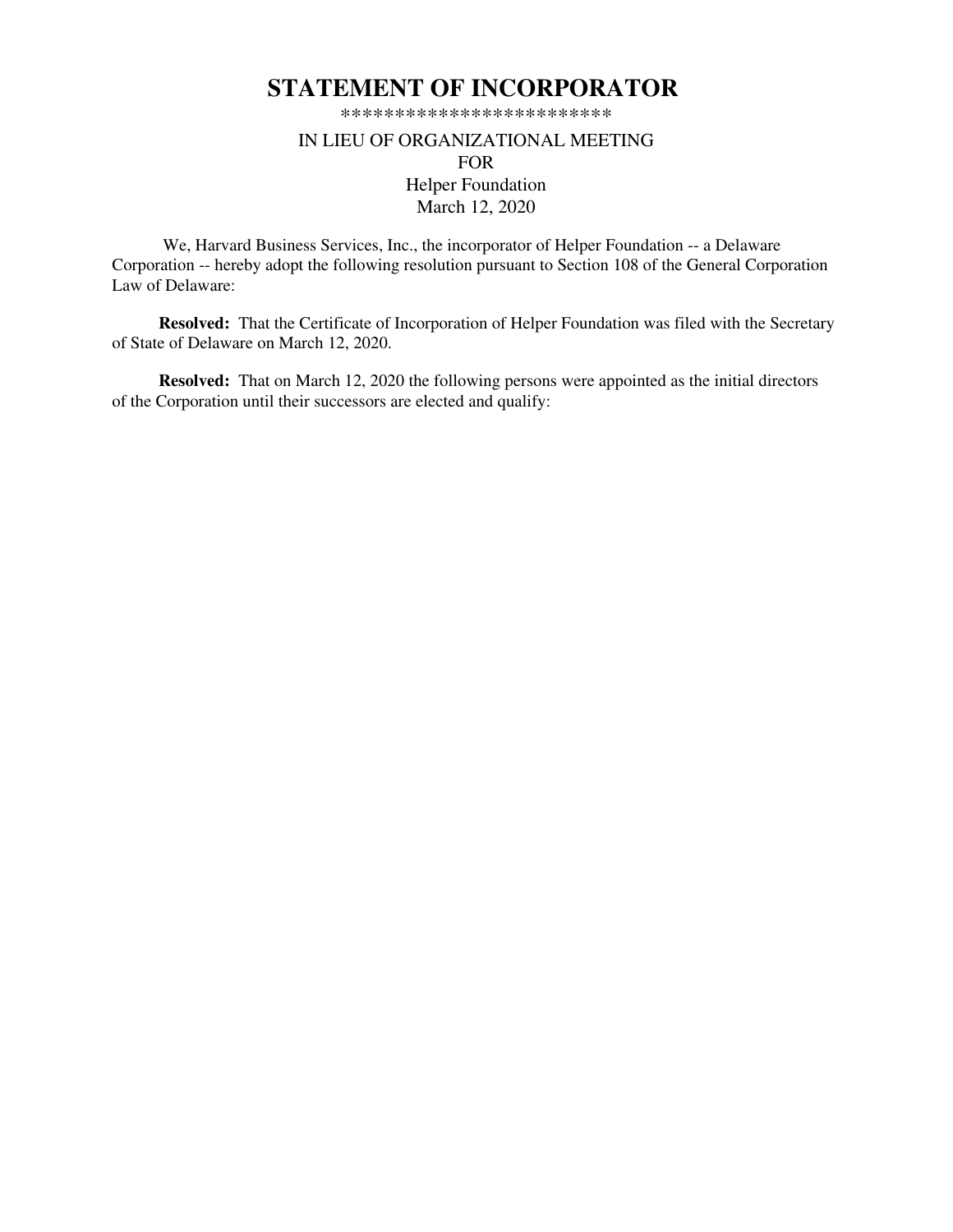Prasad jayaramavara Yalamanchi Chairman of the Board

> Seshu Babu Kanuri Chief Executive Officer

Yalamanchi Vishnuvardhana Rao Chief Financial Officer

> Ramarao Kaza Director

Vishnu Chaitanya Patchala Director

Venkata Mahesh Koya **Director** 

> Ravi Kanth Sajja **Director**

Srinivasa R Manne **Director** 

Surekha Sunkara Director

Shilpa Lakshmi Naga Karumanchi Director

> Anoop Nandanoor Director

> Pratap Chintapalli **Director**

**Resolved:** That the bylaws included with this resolution are the initial bylaws approved by the incorporator.

**Resolved:** That the Secretary of the Company is hereby authorized and directed to execute a certificate of adoption of the bylaws or repeal the initial bylaws and create a custom set of bylaws to be adopted and approved by the directors.

**Resolved:** The powers of this incorporator are hereby terminated, and said incorporator shall no longer be considered a part of the body corporate of the above named corporation.

This resolution shall be filed in the minute book of the company.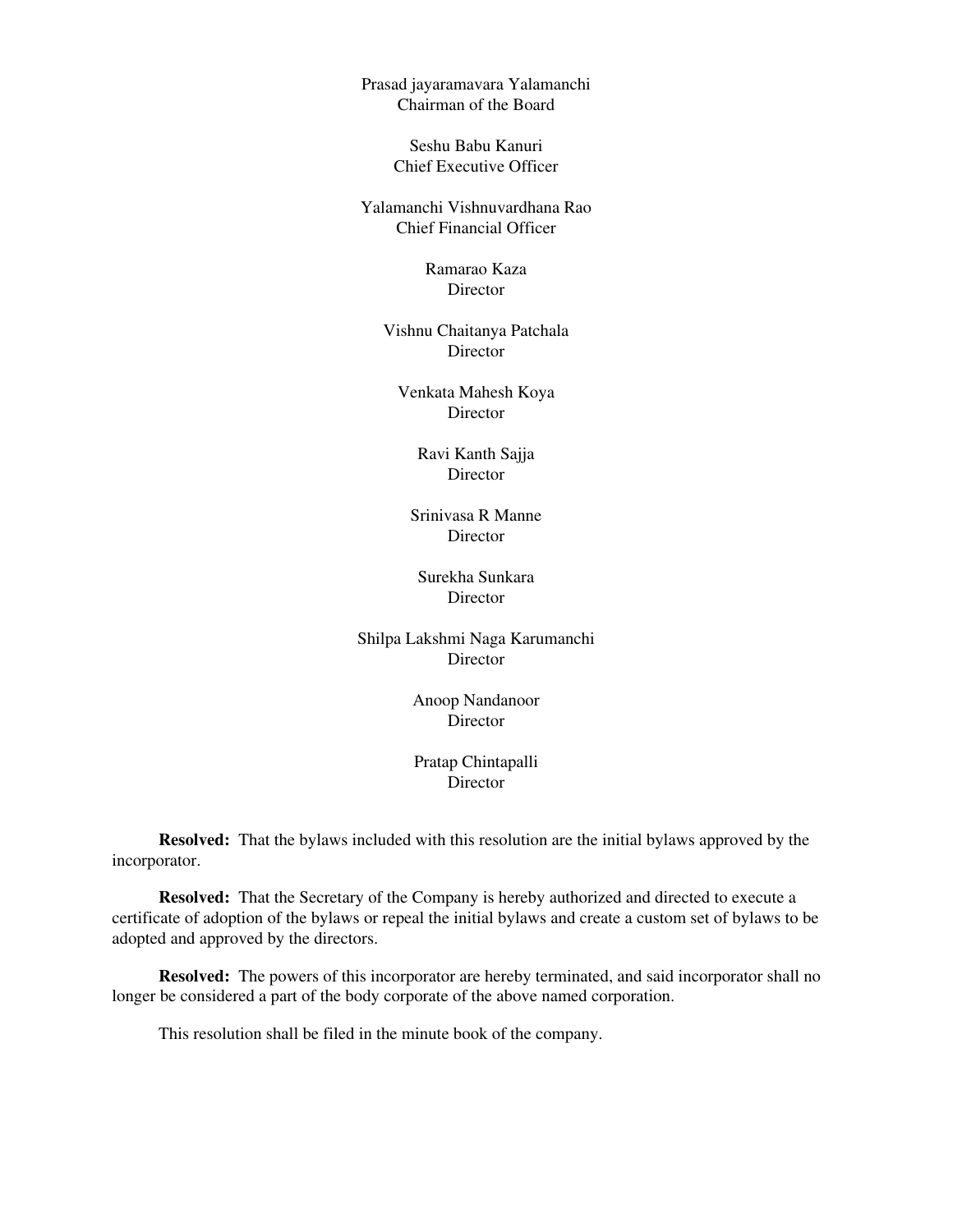hihael L  $\overline{\phantom{a}}$ 

Harvard Business Services, Inc., Incorporator By: Michael J. Bell, President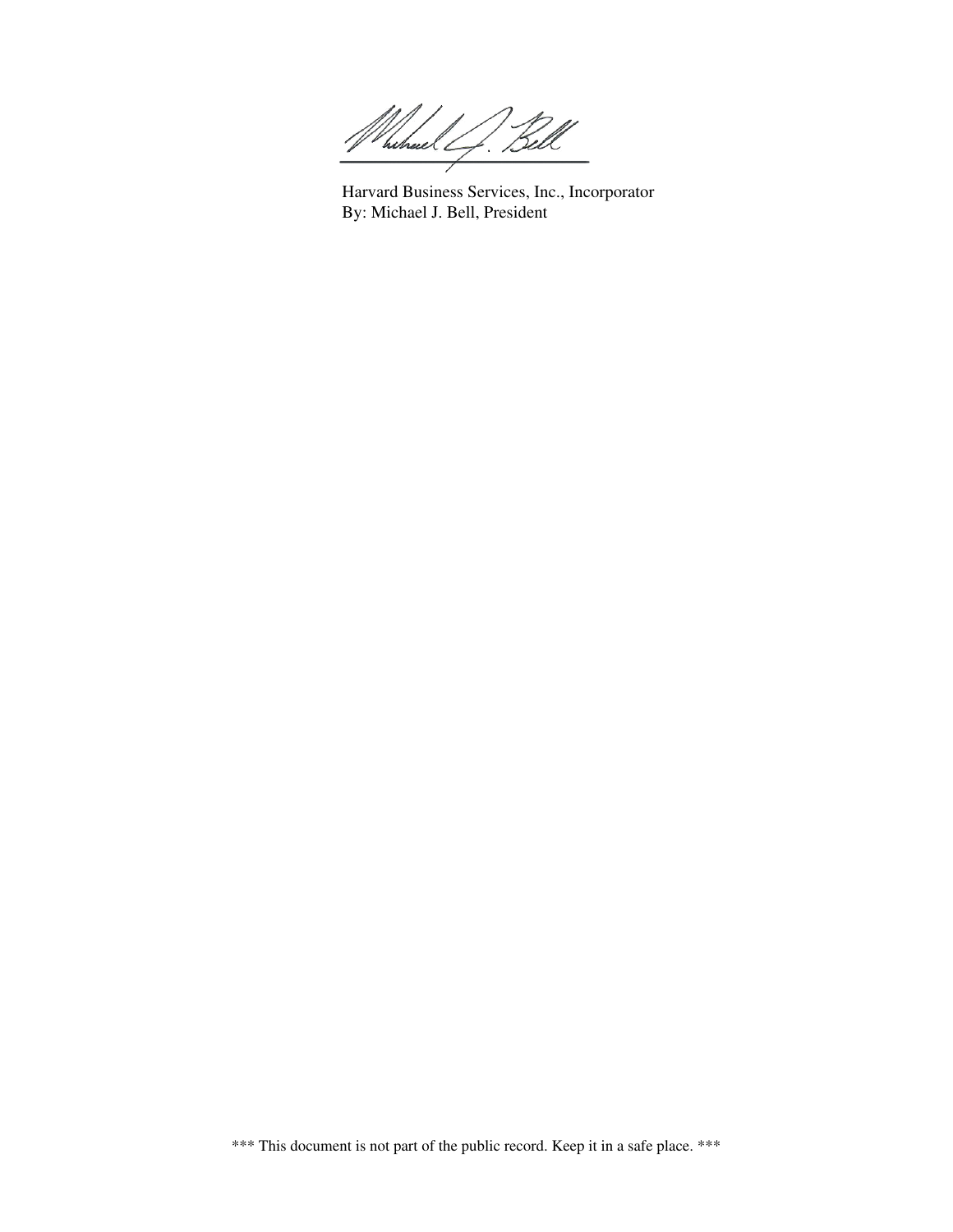#### **BY-LAWS OF Helper Foundation A Delaware 501 (c) (3) Exempt (Not-for-Profit) Corporation**

#### **ARTICLE I - REGISTERED AGENT AND REGISTERED OFFICE**

 Section 1. The registered office of the corporation in the State of Delaware shall be 16192 Coastal Highway, in the city of Lewes, county of Sussex. The registered agent in charge thereof shall be Harvard Business Services, Inc.

 Section 2. The corporation may also have offices at such other places as the Board of Directors may from time to time designate, in any State or Country around the world.

#### **ARTICLE II - SEAL**

 Section 1. The corporate seal shall have inscribed thereon the name of the corporation, the year of its organization and the words "Corporate Seal, Delaware" or "Seal Delaware".

#### **ARTICLE III - NONPROFIT PURPOSES**

 Section 1. IRC Section 501 (C) (3) Purposes: The Corporation is organized exclusively for one or more of the purposes as specified in Section 501 (c) (3) of the Internal Revenue Code. Notwithstanding any other provision of these Bylaws, the Corporation shall not carry on any other activities not permitted to be carried on:

(i) by a corporation exempt from Federal income tax under section  $501(c)(3)$  of the Internal Revenue Code (or corresponding section of any future United States Internal Revenue Code), or

(ii) by a corporation, contributions to which are deductible under section  $170(c)(2)$  of the Internal Revenue Code (or corresponding section of any future United States Internal Revenue Code).

 Section 2. General Objectives & Purposes: The Corporation is organized to conduct any lawful business and engage in any lawful act or activity consistent with Federal and State law, including the Delaware Non-Profit Corporation Act (the "Act"), and such other laws governing not-for-profit, Delaware corporations exempt from Federal income tax under Section  $501(c)(3)$  of the Internal Revenue Code (the "Code").

 Section 3. Specific Objectives & Purposes: The specific purpose of this corporation is to provide relief and related services to the poor, poorly educated, downtrodden, persecuted, otherwise handicapped women, children, landless and land-lost farmers, peasants and people across the world.

#### **ARTICLE IV - MEMBERSHIP**

 Section 1. The qualification for membership to the corporation shall be open to all those who subscribe to the purposes listed in Article III, Section 1 above. Membership to the corporation shall require submitting duly signed details as requested and required in the membership application form. Membership shall not be denied for non-payment of annual membership fees but such non-payment may result in restricted enjoyment of membership benefits offered by the corporation. Non-paying members shall have no voting rights in the elections of the corporation's Board of Directors, officers, administrators or other elected designees.

 Section 2. Members 18 years and older who have paid their annual membership dues shall have a right to vote in the corporation's Board of Directors, officers, administrator or other designees elections for the year in which such member has paid his/her dues.

#### **ARTICLE V - BOARD OF DIRECTORS**

 Section 1. The business and affairs of this corporation shall be managed by its Board of Directors. Each director shall be elected for a term of one year, and until his successor shall qualify or until his earlier resignation or removal.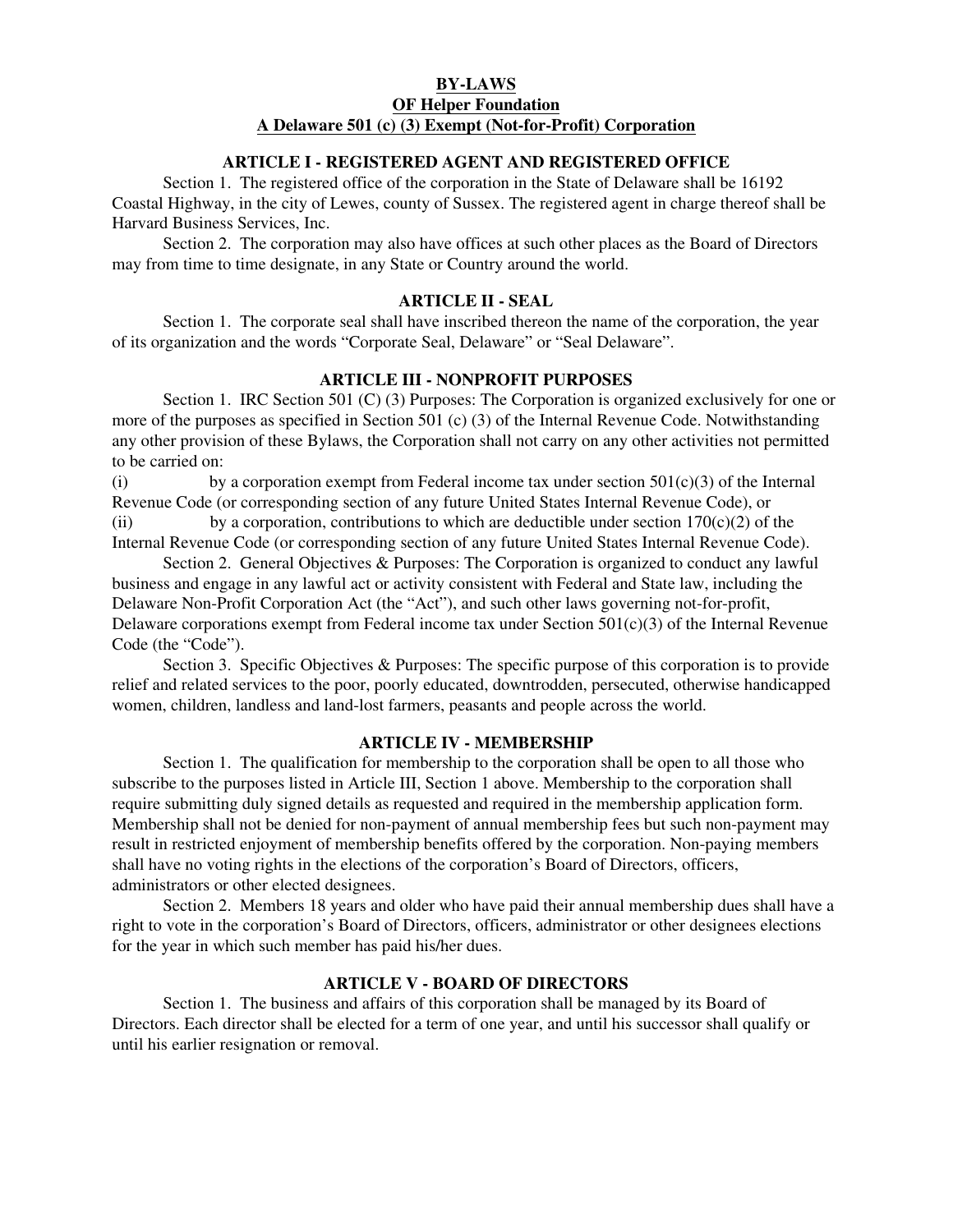Section 2. Regular Meetings: Regular meetings of the Board of Directors shall be held without notice according to the schedule of the regular meetings of the Board of Directors which shall be distributed to each Board member at the first meeting each year. The regular meetings shall be held at such place as shall be determined by the Board. Regular meetings, in excess of the one Annual meeting (Art. III Sec. 2) shall not be required if deemed unnecessary by the Board.

Section 3. Special Meetings: Special meetings of the Board of Directors may be called by the Chairman of the Board of Directors on 5 days notice to all directors, either personally or by mail, courier service, E-Mail or telecopy; special meetings may be called by the President or Secretary in like manner and on like notice by written request to the Chairman of the Board of Directors.

Section 4. Quorum: A majority of the total number of directors shall constitute a quorum of any regular or special meetings of the Directors for the transaction of business.

Section 5. Consent in Lieu of Meeting: Any action required or permitted to be taken at any meeting of the Board of Directors, or of any committee thereof, may be taken without a meeting if all members of the Board or committee, as the case may be, consent thereto in writing, and the writing or writings are filed with the minutes of proceedings of the Board or committee. The Board of Directors may hold its meetings, and have an office or offices anywhere in the world, within or outside of the state of Delaware.

Section 6. Teleconferencing: Directors may participate in a meeting of the Board, of a committee of the Board, by means of voice conference telephone or video conference telephone or similar communications equipment by means of which all persons participating in the meeting can hear each other. Participation in this manner shall constitute presence in person at such meeting.

Section 7. Vacancies: Any vacancy occurring caused by the death, resignation, removal, disqualification, or otherwise, in the Board of Directors or any Directorship to be filled by reason of an increase in the number of Directors may be filled by the Board of Directors. A Director selected to fill a vacancy shall serve the remaining, unexpired term of his or her predecessor in office. Vacancies may be filled or new Directorships created and filled at any meeting of the Board of Directors.

Section 8. Nominating Committee: At the first board meeting of the year the President shall designate a Nominating Committee of at least three members. The committee members shall be approved by the Board of Directors. It shall be the duty of this committee to nominate at least one candidate to fill each open office.

Section 9. Elections: The list of nominees as developed by the Nominating Committee shall be presented to the membership for election. Additional nominations may be made by petition signed by at least twenty (20) members and submitted to the secretary at least fourteen (14) days prior to the annual meeting.

#### **ARTICLE VI - OFFICERS**

 Section 1. The executive officers of the corporation shall be chosen by the Board of Directors. They shall be President, Secretary, Treasurer, one or more Vice Presidents and such other officers as the Board of Directors shall deem necessary. The Board of Directors may also choose a Chairman from among its own members. Any number of offices may be held by the same person.

Section 2. Salaries: Salaries of all officers and agents of the corporation shall be determined and fixed by the Board of Directors.

Section 3. Term of Office: The officers of the corporation shall serve at the pleasure of the Board of Directors and shall hold office until their successors are chosen and have qualified. Any officer or agent elected or appointed by the Board may be removed by the Board of Directors whenever, in its judgment, the best interest of the corporation will be served thereby.

Section 4. President: The president shall be chief executive officer of the corporation; he shall preside at all meetings of the stockholders and directors; he shall have general and active management of the business of the corporation. He shall be EXOFFICIO a member of all committees, and shall have the general power and duties of supervision and management, as defined by the Board of Directors.

Section 5. Secretary: The Secretary shall attend all sessions of the board and all meetings of the stockholders and act as clerk thereof, and record all votes of the corporation and the minutes of all its transactions in a book to be kept for that purpose, and shall perform like duties for all the committees of the Board of Directors when required. He shall give, or cause to be given, notice of all meetings of the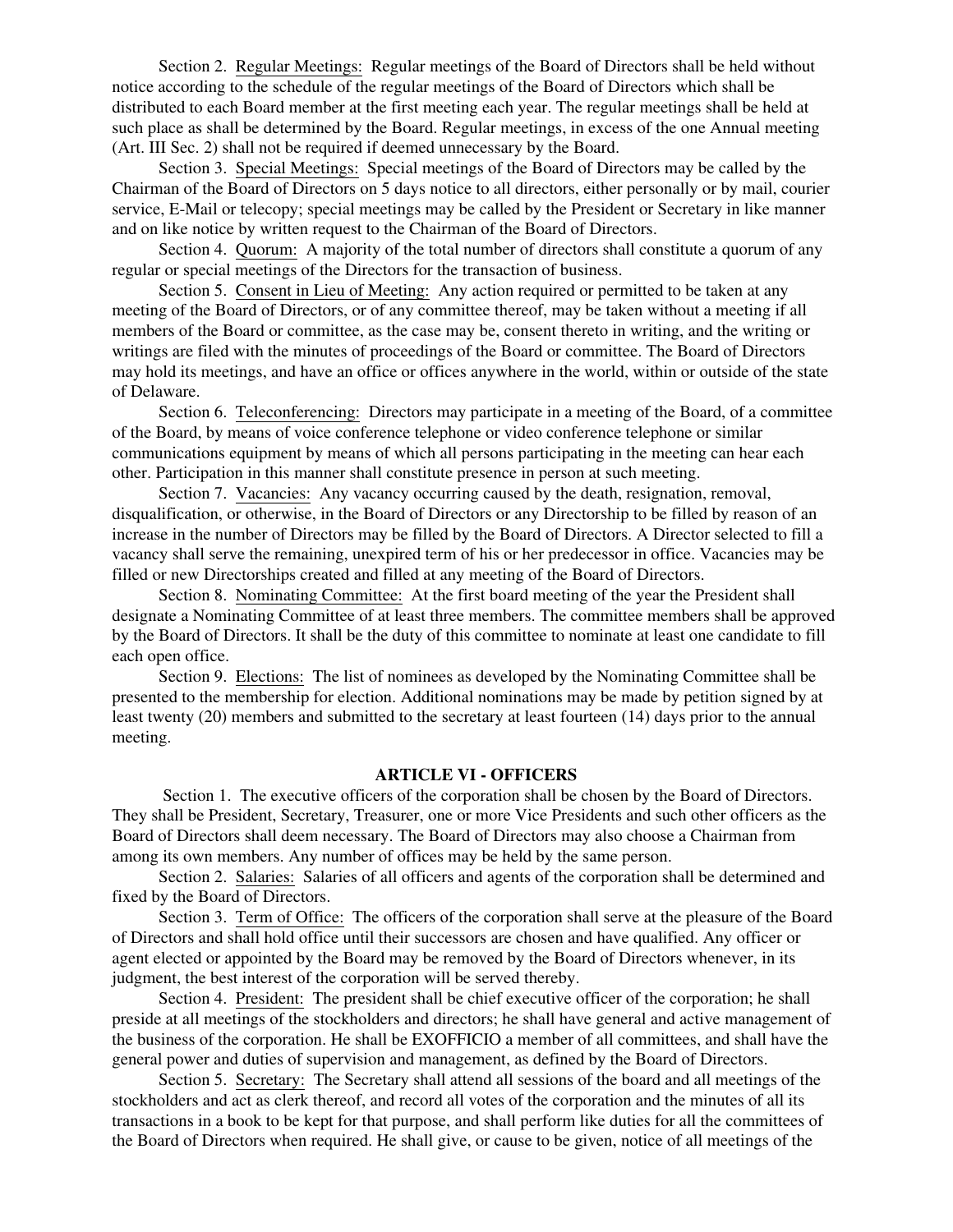stockholders and of the Board of Directors, and such other duties as may be prescribed by the Board of Directors or President, under whose supervision shall be. He shall keep in safe custody the corporate seal of the corporation, and when authorized by the Board, affix the same to any instrument requiring it.

Section 6. Treasurer: The treasurer shall have custody of the corporate funds and securities and shall keep full and accurate accounts of receipts and disbursements in books belonging to the corporation and shall keep the moneys of the corporation in a separate account to the credit of the corporation. He shall disburse the funds of the corporation as may be ordered by the Board, taking proper vouchers for such disbursements, and shall render to the President and directors, at the regular meetings of the Board, or whenever they may require it, an account of all his transactions as Treasurer and of the financial condition of the corporation.

#### **ARTICLE VII - IRC 501 (C) (3) TAX EXEMPTION PROVISIONS**

Section 1. Limitations on Activities: No substantial part of the activities of the corporation shall be the carrying on of propaganda, or otherwise attempting to influence legislation (except as otherwise provided by Section 501 (h) of the Internal Revenue Code), and the corporation shall not participate in, or intervene in (including the publishing or distribution of statements), any political campaign on behalf of, or in opposition to, any candidate for public office. Notwithstanding any other provisions of these Bylaws, this corporation shall not carry on any activities not permitted to be carried on (a) by a corporation exempt from federal income tax under Section 501 (c) (3) of the Internal revenue Code, or (b) by a 170 (c) (2) of the Internal revenue Code.

Section 2. Prohibition Against Private Inurement: No part of the net earnings of the corporation shall inure to the benefit of, or be distributed to, its members, directors or trustees, officers, or other private persons, except that the corporation shall be authorized and empowered to pay reasonable compensation for services rendered and to make payments and distributions in furtherance of the purposes of the corporation.

Section 3. Distribution of Assets: Upon the dissolution of the corporation, the Board of Trustees shall, after paying or making provisions for the payment of all the liabilities of the corporation, dispose of all the assets of the corporation exclusively for the purposes of the corporation in such manner, or to such organization or organizations organized and operated exclusively for charitable, educational, religious, or scientific purposes as shall at the time qualify as an exempt organization or organizations under section  $501(c)(3)$  of the Internal Revenue Code of 1986 (or the corresponding provision of any future United States Internal Revenue Law), as the Board of Trustees shall determine. Any assets not so disposed of shall be disposed of by the Court of Common Pleas of the county in which the principal office of the corporation is then located, exclusively for such purposes or to such organization or organizations, as said court shall determine, which are organized and operated exclusively for such purposes.

#### **ARTICLE VIII - AMENDMENTS**

 Section 1. These bylaws may be amended by a majority vote of the directors present and voting at a general meeting, provided notice of such submission of such amendment is given in writing through the mail at least thirty (30) days in advance of the meeting at which action is to be taken.

#### **ARTICLE IX - MISCELLANEOUS**

 Section 1. Grants, Contracts, Etc., How Executed: The Board of Directors may authorize any officer or officers, agent or agents, to make, enter into, execute and deliver any grant, contract or other instrument in the name of and on behalf of the Corporation, and such authority may be general or confined to specific instances. Unless authorized so to do by these By-laws or the Board of Directors, no officer, agent or employee shall have any power or authority to bind the Corporation by any grant, contract or engagement, or to pledge its credit or to render it liable pecuniary for any purpose or in any amount.

 Section 2. Checks, Drafts, Etc: All checks, drafts or other evidences of indebtedness issued in the name of the Corporation shall be signed or endorsed by such one or more officers, agents or employees of the Corporation as shall from time to time be determined by resolution of the Board of Directors, or, if appointed, the Executive Committee or the Finance Committee. Each of such officers or employees shall